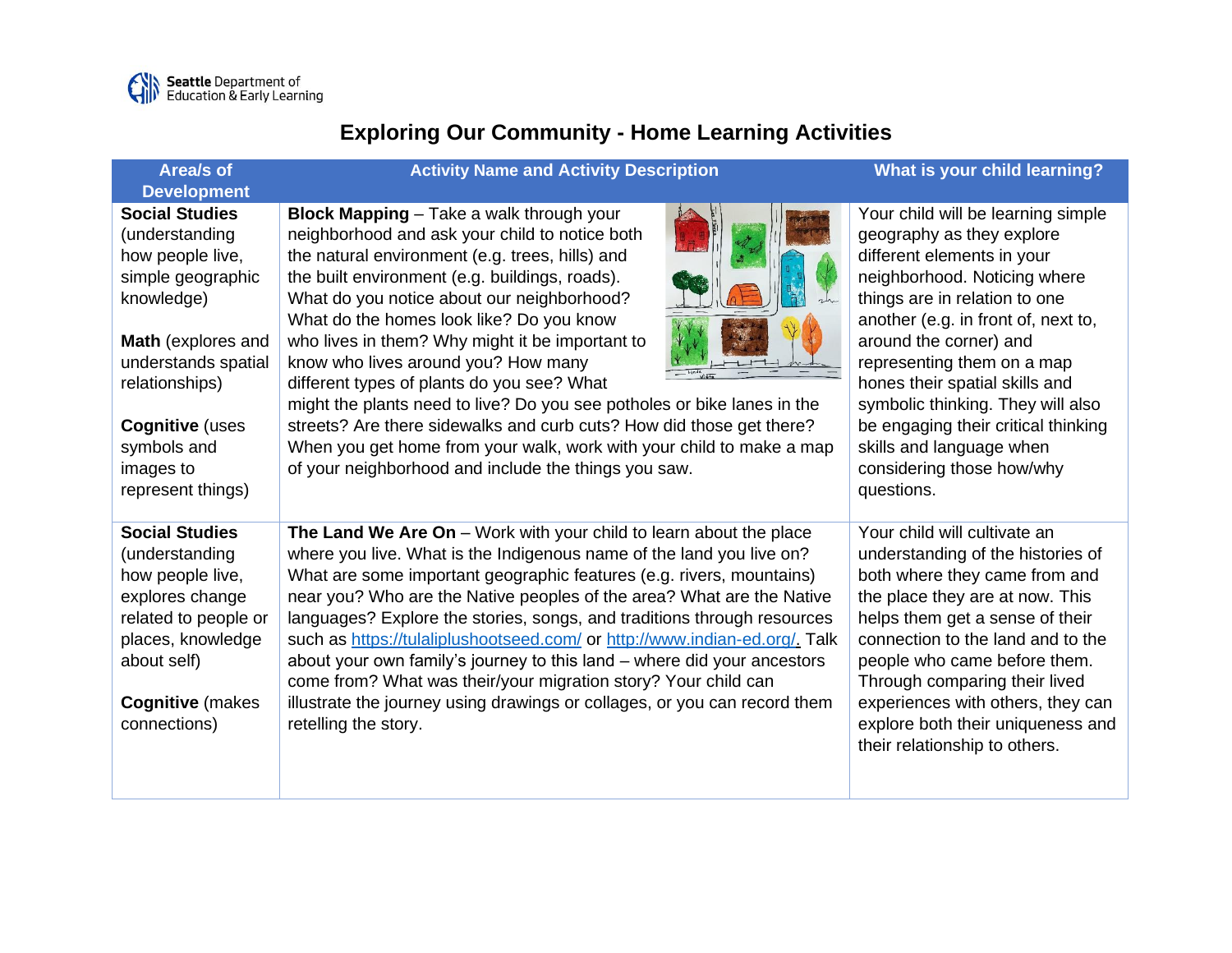

Seattle Department of<br>
Education & Early Learning

| <b>Social Studies</b><br>(understanding of<br>people and how<br>they live)<br>Literacy<br>(appreciates<br>books)                                        | Last Stop on Market Street- Read or listen to Last Stop on Market<br>Street https://www.youtube.com/watch?v=kkNmaBe7SGA<br>by Matt De La Peña.<br>In the story, CJ and his Nana explore their<br><b>LAST STOP ON</b><br>community, and Nana encourages CJ to see the<br><b>REFT</b><br>beauty in all their interactions and experiences.<br>目<br>You and your child can take time to explore the<br>beauty in your own neighborhood. Have a<br>discussion or draw pictures to connect with each<br>question as you discuss. Who are the people in<br>your neighborhood? Where do you find beauty in<br>your neighborhood? How do you show kindness<br>to people in your neighborhood? What makes<br>your neighborhood special? | Your child will be exploring their<br>community through literature and<br>discussion. The book can also be<br>used as a starting point for<br>discussing the variety of people<br>and jobs in the neighborhood,<br>ways to help in the neighborhood,<br>and the different ways that<br>neighborhoods are special. |
|---------------------------------------------------------------------------------------------------------------------------------------------------------|--------------------------------------------------------------------------------------------------------------------------------------------------------------------------------------------------------------------------------------------------------------------------------------------------------------------------------------------------------------------------------------------------------------------------------------------------------------------------------------------------------------------------------------------------------------------------------------------------------------------------------------------------------------------------------------------------------------------------------|-------------------------------------------------------------------------------------------------------------------------------------------------------------------------------------------------------------------------------------------------------------------------------------------------------------------|
| <b>Social Studies</b><br>(who are<br>community helpers<br>and how do they<br>help us)<br>Language and<br>Literacy<br>(new vocabulary<br>and discussion) | <b>Community Helpers</b><br>Who are the community helpers your child has a relationship<br>with? Who are the community helpers that your child does not<br>have a relationship with? How can we show appreciation for<br>these community helpers? Discuss and ask questions about the<br>job each person performs. Why are some of these jobs so<br>important for the community in general?<br>Create some specific ways to show appreciation for the<br>community helpers in your neighborhood.                                                                                                                                                                                                                               | The importance of all jobs and<br>how we can work to show<br>appreciation for each job that<br>people do in the community.                                                                                                                                                                                        |
| <b>Science</b><br>(demonstrates<br>knowledge of the<br>earth)                                                                                           | How can we respect and care for our world?<br>Explain where to dispose of trash and why we use the recycle and<br>compost. Offer children the opportunity to reuse materials and participate<br>in the process of recycling and using the compost bin. As you walk                                                                                                                                                                                                                                                                                                                                                                                                                                                             | Your child will be learning about<br>the larger environment and world<br>and thinking of ways to respect<br>and care for the environment.                                                                                                                                                                         |